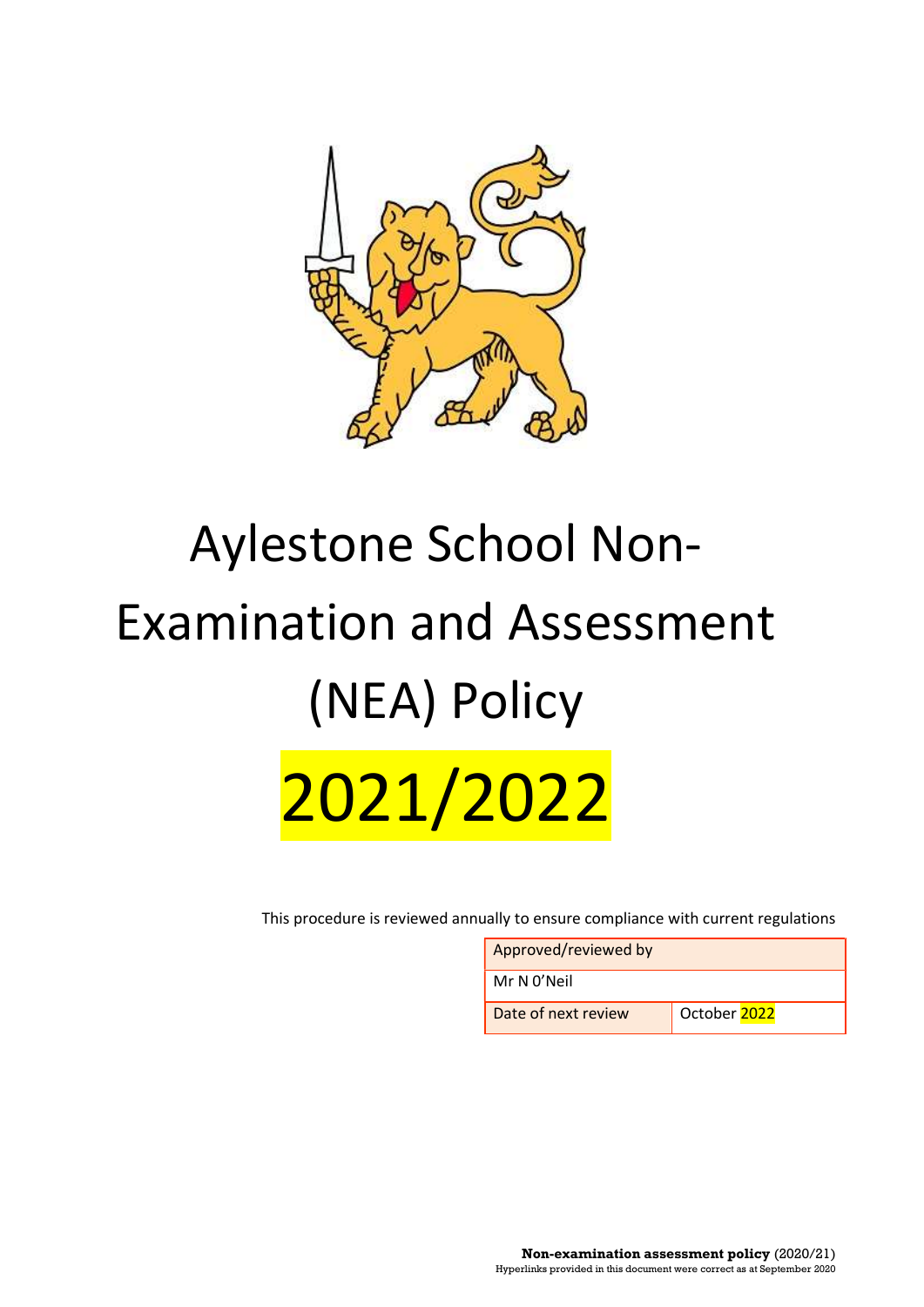## Key staff involved in the conduct of non-examination assessments

| Role           | Name(s)                   |
|----------------|---------------------------|
| Head of centre | <b>Mr Simon Robertson</b> |
| SLT member(s)  | Mr N O'Neil               |
| SENCo          | <b>Mrs Sian Alderton</b>  |
| Exams officer  | <b>Mrs Jill Hancocks</b>  |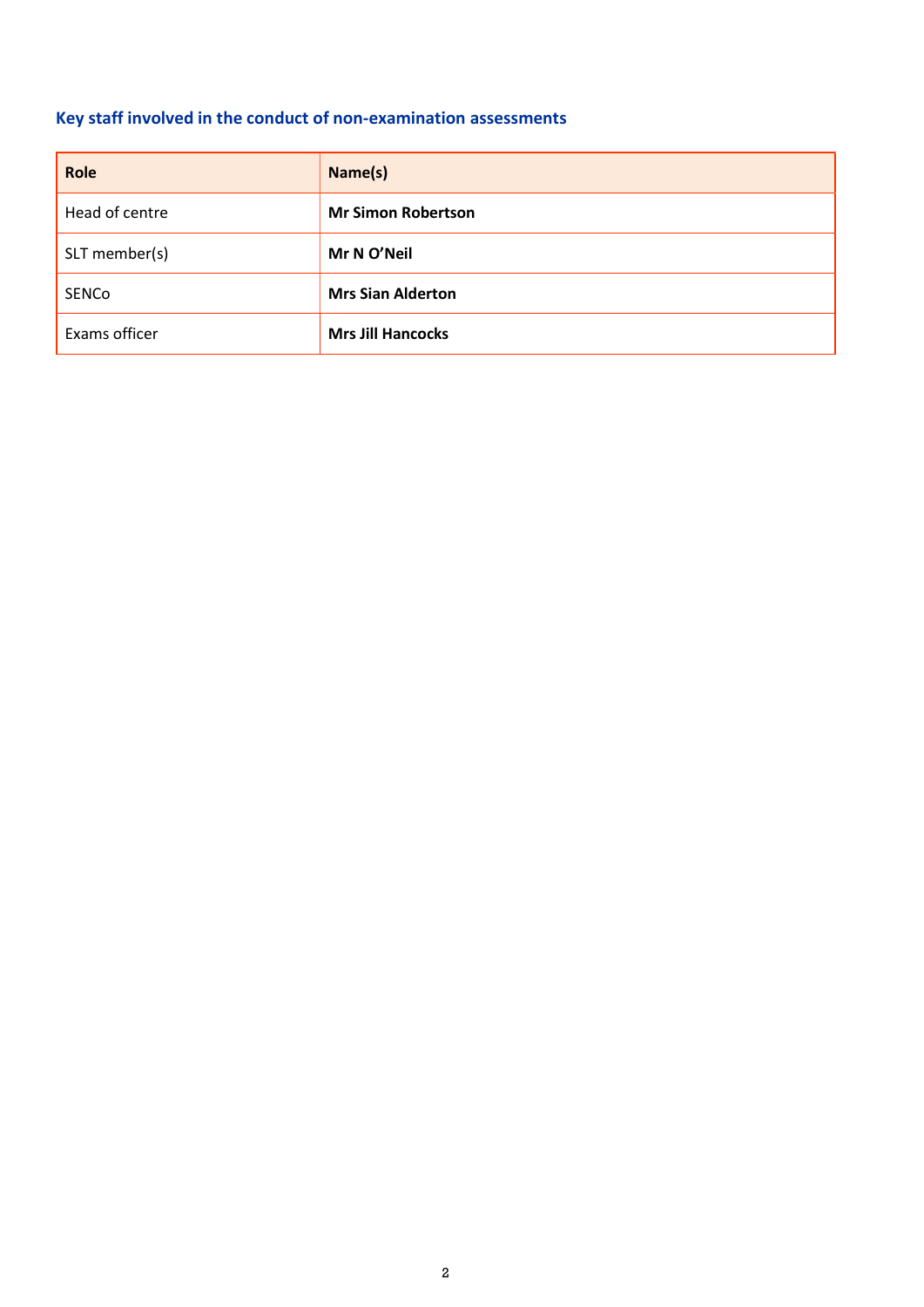## **Contents**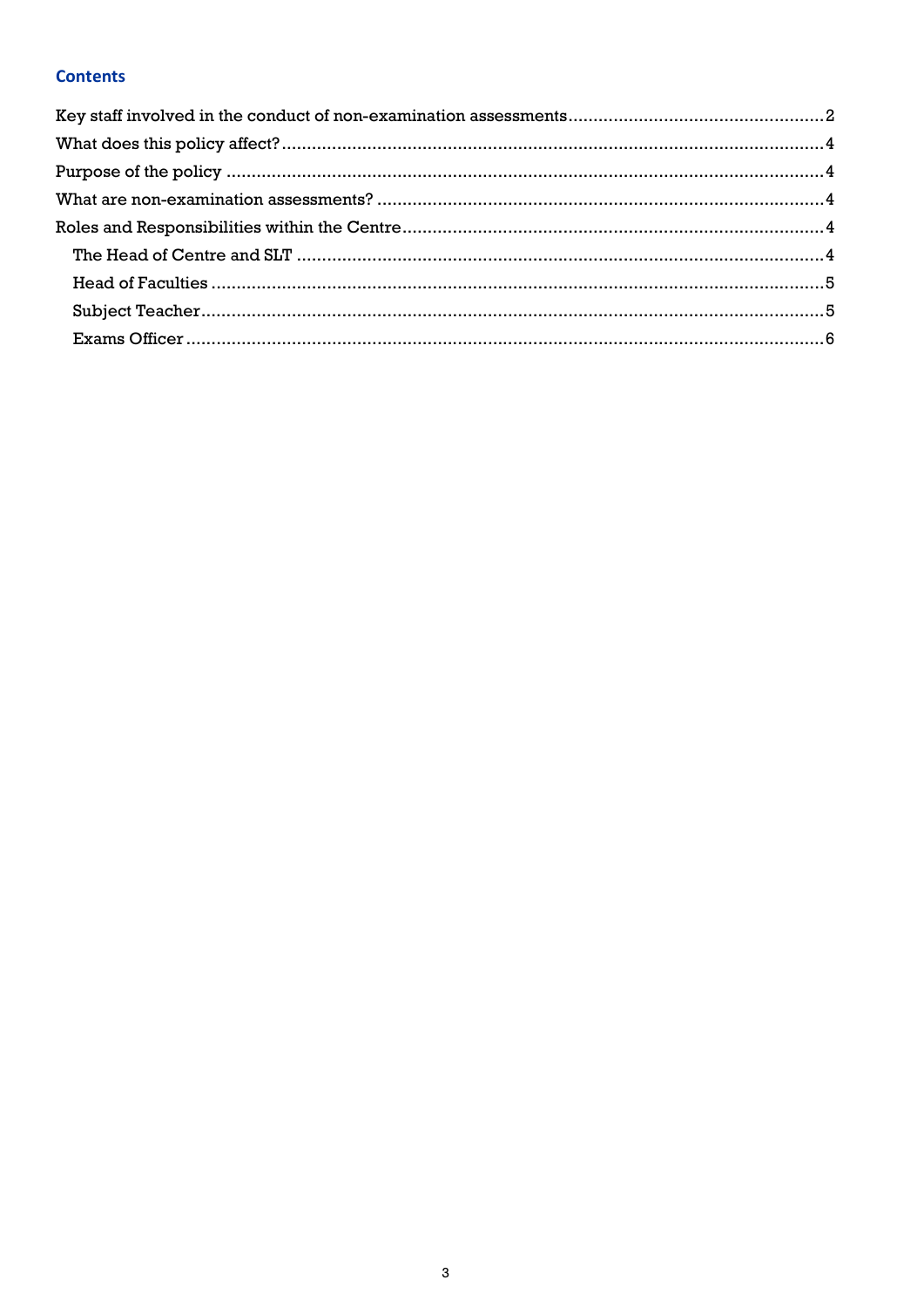#### What does this policy affect?

### This policy affects the delivery of subjects of GCSE qualifications which contain a component(s) of nonexamination assessment.

The regulator's definition of an examination is very narrow. In effect, any type of assessment that is not 'externally set and taken by candidates at the same time under controlled conditions' is classified as non-examination assessment (NEA). 'NEA' therefore includes, but is not limited to, internal assessment. Externally marked and/or externally set practical examinations taken at different times across centres are classified as 'NEA'. [JCQ publication *Instructions for conducting non-examination assessments*, Foreword] This publication is further referred to in this policy as **NEA** 

#### Purpose of the policy

The purpose of this policy, as defined by JCQ, is to

- cover procedures for planning and managing non-examination assessments
- define staff roles and responsibilities with respect to non-examination assessments
- manage risks associated with non-examination assessments

The policy will need to cover all types of non-examination assessment. [NEA 1]

#### What are non-examination assessments?

Non-examination assessments measure subject-specific knowledge and skills that cannot be tested by timed written papers.

There are three assessment stages and rules which apply to each stage. These rules often vary across subjects. The stages are:

- task setting;
- task taking;
- task marking. [NEA 1] **[NEA 1]**

The Exams Officer distributes the NEA instructions to all SLT and Head of Faculties at the start of the academic year, via email.

#### Roles and Responsibilities within the Centre

#### The Head of Centre and SLT

- Provide a signed declaration as part of the National Centre Number Register Annual Update to confirm awareness of and that relevant centre staff are adhering to the latest version of NEA
- **Ensure the centre's non-examination assessment policy is fit for purpose**
- Ensure the centre's internal appeals procedures clearly details the procedure to be followed by candidates (or their parents/carers) appealing against internal assessment decisions (centre assessed marks) and requesting a review of the centre's marking
- Ensures where a teacher teaches his/her own child, a conflict of interest is declared to the awarding body and the marked work of the child submitted for moderation, whether it is part of the moderation sample or not
- Understands the responsibility to immediately report to the relevant awarding body any alleged, suspected or actual incidents of malpractice involving candidates, teachers, invigilators or other administrative staff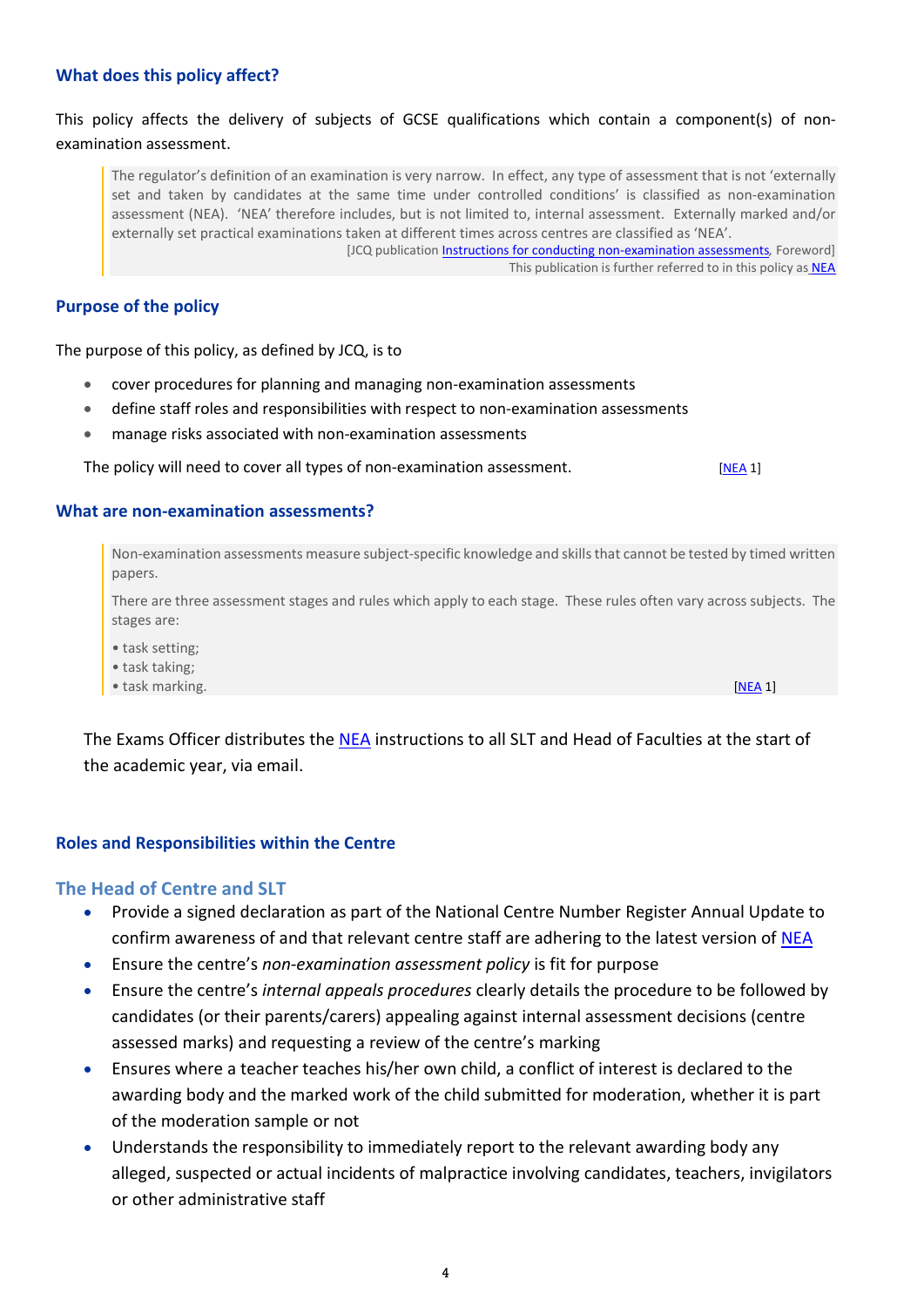- Is familiar with the JCQ publication Suspected Malpractice in Examinations and Assessments: Policies and Procedures
- Ensures that those members of teaching staff involved in the direct supervision of candidates producing non-examination assessment are aware of the potential for malpractice and ensures that teaching staff are reminded that failure to report allegations of malpractice or suspected malpractice constitutes malpractice in itself
- Provides a signed declaration as part of the National Centre Number Register Annual Update, that all reasonable steps have been or will be taken to ensure that all candidates at the centre have had, or will have, the opportunity to undertake the Spoken Language endorsement

## Heads of Faculties

- Ensures subject teachers understand their role and responsibilities within the non-examination assessment process
- Ensures NEA and relevant awarding body subject specific instructions are followed in relation to the conduct of non-examination assessments (including endorsements)
- Checks moderator reports and ensures that any remedial action, if necessary, is undertaken before the next exam series
- Provides relevant support to subject teachers making decisions about reviews of results
- Sets timescales for teachers to inform candidates of their centre-assessed marks that will allow sufficient time for a candidate to appeal an internal assessment decision/request a review of the centre's marking prior to the marks being submitted to the awarding body external deadline

## Subject Teacher

- Understands and complies with the general instructions as detailed in NEA
- Marks internally assessed work to the criteria provided by the awarding body
- Checks the awarding body's subject-specific requirements ensuring candidates take tasks under the required conditions and supervision arrangements
- Ensures there is sufficient supervision to enable the work of a candidate to be authenticated
- Ensures there is sufficient supervision to ensure the work a candidate submits is their own
- Is confident where work may be completed outside of the centre without direct supervision, that the work produced is the candidate's own.
- Where candidates may work in groups, keeps a record of each candidate's contribution
- Will not provide candidates with model answers or outlines/headings specific to the task
- When reviewing candidates' work, unless prohibited by the specification, provides oral and written advice at a general level to candidates
- Allows candidates to revise and re-draft work after advice has been given at a general level
- Records any assistance given beyond general advice and takes it into account in the marking or submits it to the external examiner
- Ensures when work has been assessed, candidates are not allowed to revise it
- Follows secure storage instructions as defined in NEA 4.8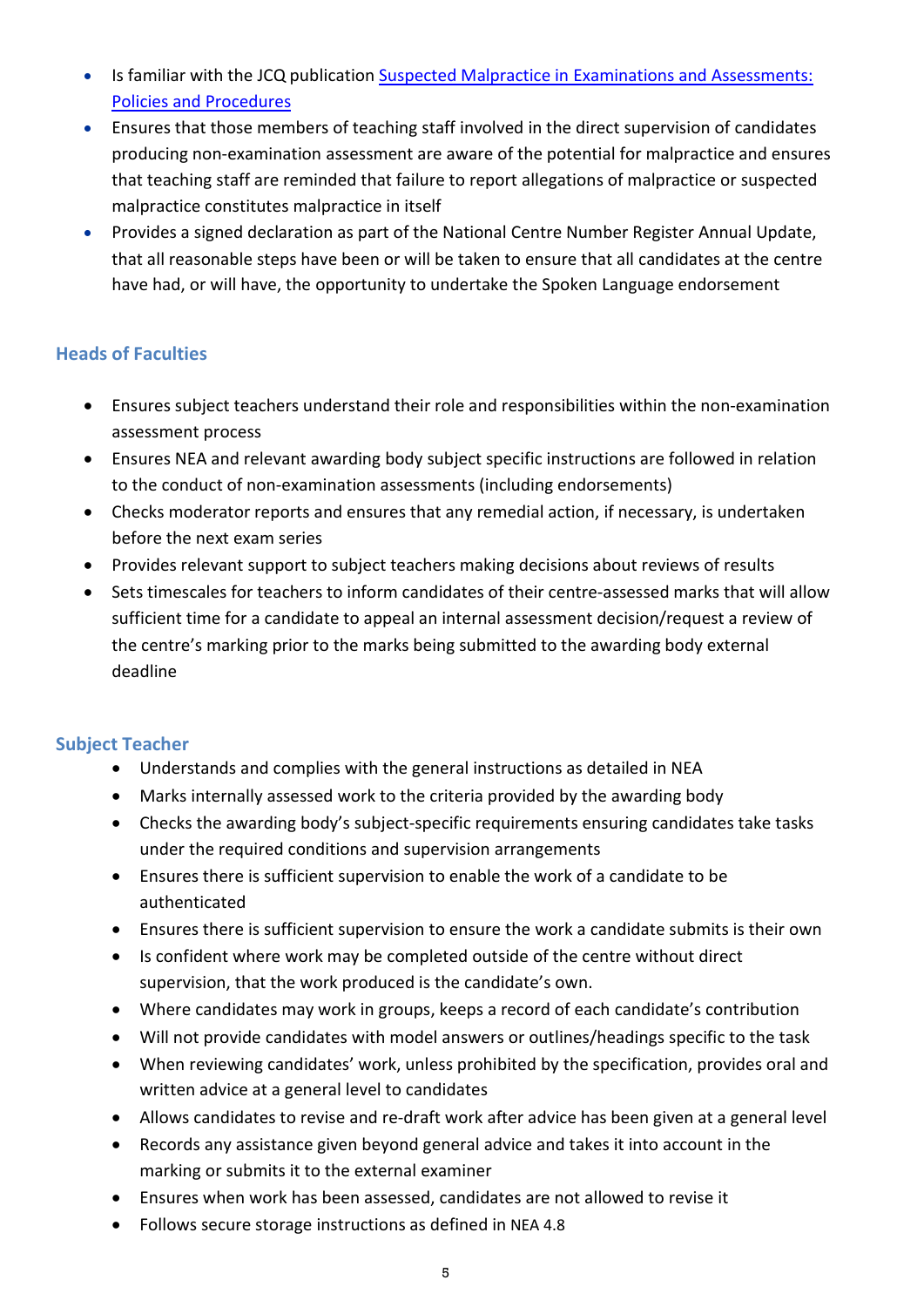- Takes sensible precautions when work is taken home for marking
- Stores internally assessed work, including the sample returned after awarding body moderation, securely until the closing date for reviews of results or until the outcome of a review or any subsequent appeal has been completed
- Reminds candidates of the need to keep their own work secure at all times and not share completed or partially completed work on-line, on social media or through any other means (the JCQ document Information for candidates – social media should be brought to the attention of candidates)
- Liaises with the IT Manager to ensure that appropriate arrangements are in place to restrict access between sessions to candidates' work where work is stored electronically
- Marks candidates' work in accordance with the marking criteria provided by the awarding body
- Annotates candidates' work as required to facilitate internal standardisation of marking and enable external moderation to check that marking is in line with the assessment criteria
- Informs candidates of their marks which could be subject to change by the awarding body moderation process
- Ensures candidates are informed to the timescale set by the subject lead or as indicated in the centre's internal appeals procedure to enable an internal appeal/request for a review of marking to be submitted by a candidate and the outcome known before final marks are submitted to the awarding body
- Provides marks to the exams officer to the internal deadline
- Provides the moderation sample to the exams officer to the internal deadline

## Exams Officer

- Signposts the annually updated JCQ publication NEA to relevant centre staff
- Arranges timetabling, rooming and invigilation where and if this is applicable to any externally assessed non-examination component of a specification
- Conducts the externally assessed component within the window specified by the awarding body and according to JCQ Instructions for conducting examinations
- Ensures the awarding body's attendance register for any externally assessed component is completed correctly to show candidates who are present and any who may be absent
- Where candidates' work must be despatched to an awarding body's examiner, ensures the completed attendance register accompanies the work
- Keeps a copy of the attendance register until after the deadline for reviews of results for the exam series
- Packages the work as required by the awarding body and attaches the examiner address label
- Despatches the work to the awarding body's instructions by the required deadline
- Inputs and submits marks online, via the awarding body secure extranet site, keeping a record of the marks submitted, to the external deadline. Confirms with subject teachers that marks have been submitted to the awarding body deadline